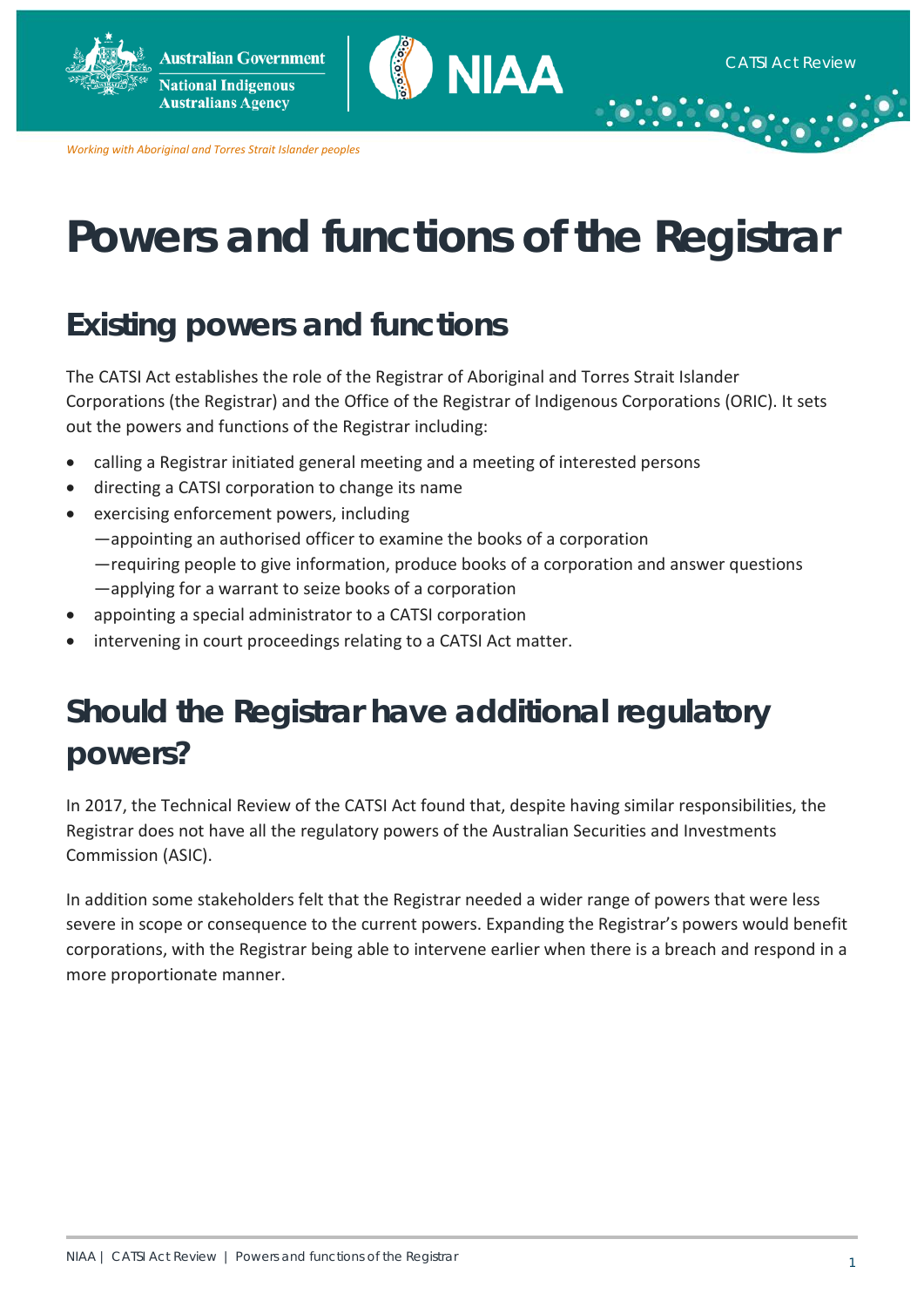### Imposing fines

Unlike ASIC, the Registrar cannot currently impose fines if a corporation doesn't lodge its reports. The only action available to the Registrar is to start legal proceedings, which may be a very heavy-handed approach in some cases. As an alternative, the Registrar should have the power to issue fines. This would be in the form of an infringement notice that a corporation could challenge in court if it disagreed with it.

• Do you agree the Registrar should have the power to issue fines in cases of minor noncompliance?

### **Enforceable undertakings**

This is when a person or a corporation agrees to take action or fix problems with non-compliance with the CATSI Act. The agreement is legally enforceable. It means the Registrar could avoid taking court action for relatively minor breaches of the Act. It is proposed that the Registrar be able to accept enforceable undertakings and to take action to address a contravention of an undertaking.

• Do you agree the Registrar should be able to accept enforceable undertakings?

## **Investigation powers**

#### Notice period

Currently the Registrar has to give a person 14 days' notice to produce books of the corporation. Such a delay can prevent quick regulatory action, especially when it is reasonable that the books be produced immediately. In comparison, ASIC is able to specify the timeframe within which a person must produce books which can be less than 14 days.

• Should the CATSI Act be amended so that the Registrar also has the power to specify the timeframe within which books must be produced?

#### Issuing notices

The Registrar's powers to issue a notice requiring a person to produce books is limited compared with ASIC. For example, ASIC can require officers of a corporation, auditors and bankers to produce books and the Registrar can only issue a notice to someone who the Registrar believes has some knowledge of the corporation's affairs.

• Do you think that the CATSI Act should be amended to provide the Registrar with similar powers to ASIC to issue notices to produce books?